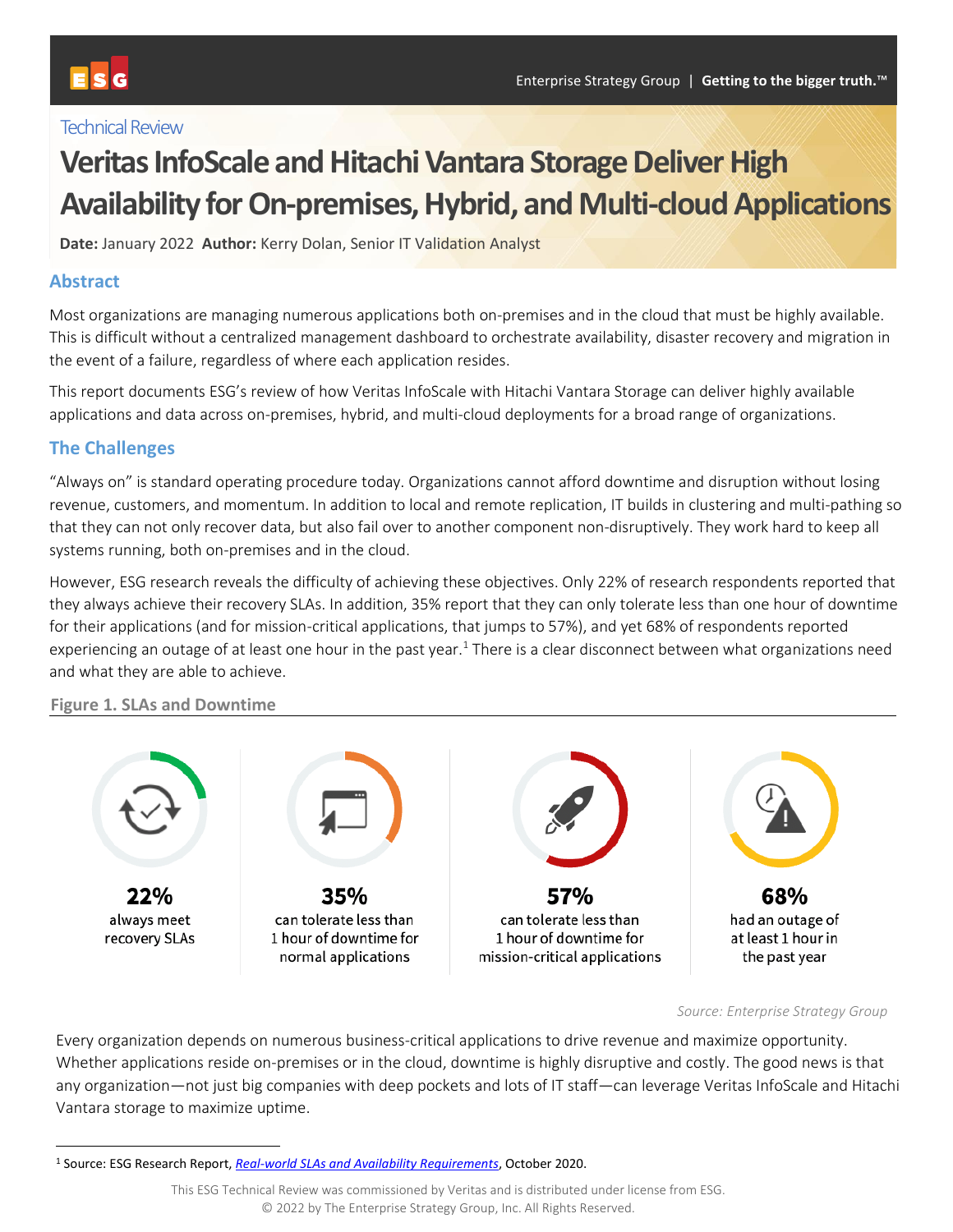### **The Solution: Veritas InfoScale and Hitachi Vantara Storage**

Infrastructure availability is essential, but by itself is not enough to remain productive. Organizations must keep complete application stacks highly available as well. Together, Veritas InfoScale and Hitachi Vantara storage provide a robust platform for applications and data that lets customers not just survive but thrive during system outages. Virtualized applications and hybrid/multi-clouds can complicate IT, but InfoScale and Hitachi Vantara storage together simplify data migration, replication, and disaster recovery.

Veritas and Hitachi are long-term partners. Because of their collaboration, it is simple to add Hitachi Vantara storage to InfoScale using Hitachi Ops Center, and when Hitachi updates a storage array, Veritas simply updates its array support library, and the new features are available for InfoScale to manage.

#### Hitachi Vantara Virtual Storage Platform (VSP)

Hitachi Vantara offers a wide range of scale-up and scale-out storage solutions to meet the needs of mid-range and enterprise customers. The VSP portfolio delivers highly reliable, highly available, high-performance flash and hybrid storage solutions with enterprise-class storage features including in-system data reduction, remote replication, virtualization, and centralized management. Hitachi Vantara storage is known for its resilience. While a complete review of the extensive features of VSP is beyond the scope of this report, VSP data availability features include:

- Asynchronous remote replication for disaster recovery.
- Active-active metro-clustering with Hitachi Global-active Device.
- Application-aware backup and recovery plus copy data management.
- Three-site application availability and dashboarding that InfoScale can manage.
- Remote operations monitoring with predictive fault analysis and response.
- 100% data availability guarantee, including real-time diagnostics and call-home services.

**Figure 2. Veritas InfoScale and Hitachi Vantara Storage**



Virtual, physical, Kubernetes, multi-cloud infrastructure

*Source: Enterprise Strategy Group*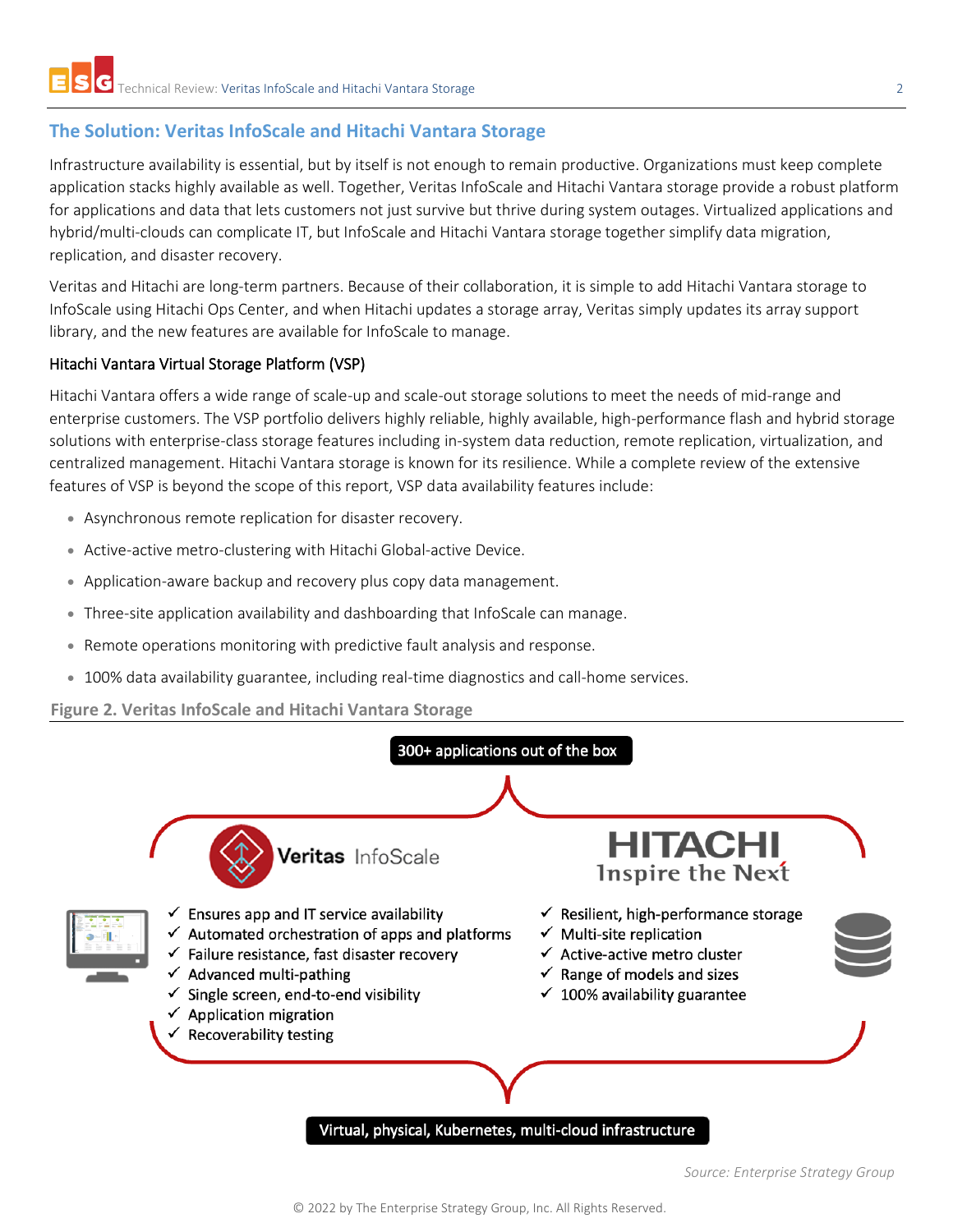#### Veritas InfoScale Availability

InfoScale ensures that mission-critical applications and infrastructure work together to deliver maximum availability for physical and virtual applications on-premises, in the cloud, or in hybrid or multi-cloud deployments. InfoScale monitors the complete stack of application services and can initiate actions such as restart, replication, and DR. It includes clustering, volume management, and file system management to support replication, disaster recovery, and application/data migration.

InfoScale provides application stacks with:

- High availability, failure resistance, and fast disaster recovery for all systems that comprise applications.
	- o Includes management of multi-site replication and recovery.
	- o Application-aware to match quality of service (QoS) to application importance.
- Automated orchestration between applications and platforms, on-premises and in the cloud.
- Monitoring and end-to-end visibility from a single dashboard based on SLAs.
- Streamlined application migration that makes the cloud an integrated part of your infrastructure.
- Fire Drill capability to non-disruptively simulate DR and test recoverability.
- Intelligent caching for storage QoS, as well as thin provisioning, deduplication, and compression.
- Advanced multi-pathing for performance, fast failover, and path failure protection.
- Support for VMware, Hyper-V, and KVM for virtualization; Kubernetes container orchestration; AWS, Azure, and Google Cloud Platform; wide range of operating systems, databases, and storage systems.

The optional Veritas InfoScale Operations Manager (VIOM) software enables organizations to manage multiple applications, servers, and storage arrays in a single screen. With VIOM, IT staff can manage availability, maintain a healthy environment, and perform root cause analysis for problems.

#### **ESG Tested**

ESG viewed two remote demos of InfoScale. One demo was staged using two dual-controller Hitachi Vantara storage arrays in a Denver, CO lab: a VSP E790 with 36TB of SSD storage configured with RAID5, and a VSP 5000 Series array with 248TB of RAID6 capacity, both using Veritas Volume Replicator (VVR) for continuous replication. Another demo was cloud based.

We logged into VIOM via web-based GUI, we were able to view the resources that had been added for two cloud-based, Red Hat VM clusters emulating a production Oracle database: a local cluster consisting of Sys1 and Sys2 and a remote standby cluster consisting of Sys3 and Sys4. VVR was also used for continuous replication in this demo.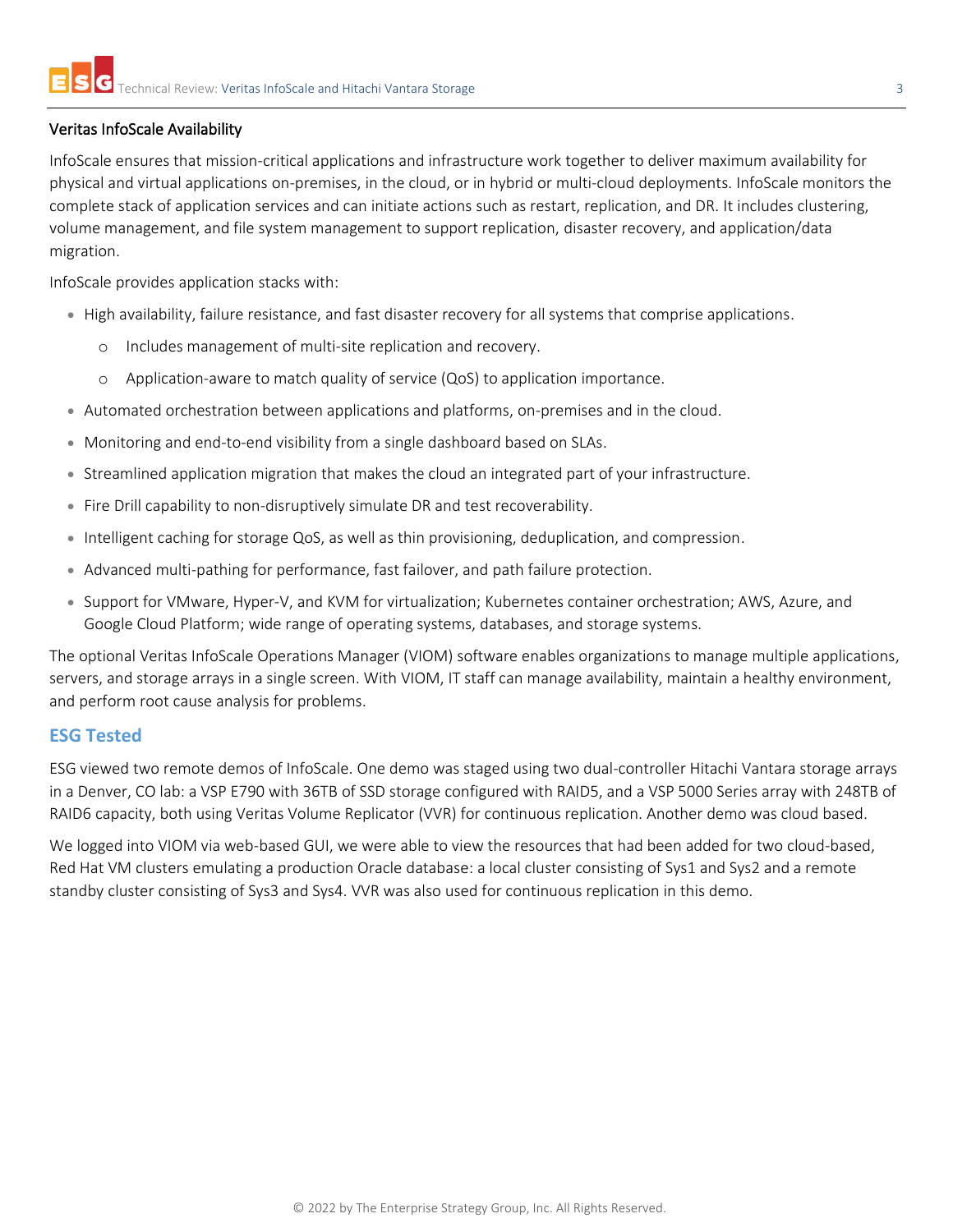#### **Ease of Management**

#### Dashboard

VIOM makes InfoScale easy to use across multiple systems and includes management and reporting. It uses different

perspectives to display information in the context the administrator needs. Each perspective tab has its own overview, and these are consolidated in the *Dashboard Overview*, which can show the number of faults, at risk, and healthy components by perspective: *Server* (such as hosts, disk groups, volumes, and databases), *Availability* (such as clusters, service groups, and systems), *Storage* (such as enclosures, pools, and switches), and *Virtualization* (such as clusters, virtualization servers,



and VMs). For example, from the Server perspective, administrators can manage storage, including tasks such as selecting LUNs and creating volumes and file systems for applications.

IT administrators define *Service Groups*, which are groups of monitorable components that make up an application (such as the database, OS, file system, CPUs, and physical or virtual networks and storage). For example, an Oracle service group might include the Oracle binaries along with the server, disk, network, and network listener components that enable that database to run. InfoScale monitors these service groups and in case of failover, can restart application stacks or initiate DR procedures across on-premises, geographically dispersed, and cloud-based components. This automated restart and recovery results in minimal downtime.

Many other resources are available for management. For example, provisioning storage capacity is simple. Administrators can easily add disks, create disk groups, make them available to applications, and create volumes and file systems from these disk groups in just a few clicks. They can also save provisioning templates for reuse to speed future provisioning.

#### Create Business Application View

Organizations can create their own business application views, which bring together the various components of an application in a customized view to simplify monitoring and troubleshooting. That way, an alert from a critical business service can be identified by its importance, not just as one in a list of alerts. In the demo with Hitachi Vantara storage, we created a business application view named *Hitachi* in just a few clicks from the *Server* tab. We added the local clusters in our test bed, then selected and added volumes, disk groups, and service groups. Then, we could view overviews and details of those components together (see Figure 3). At a glance, we could view service and data availability, SAN connectivity, and whether HA, DR, replication, snapshots, dynamic multi-pathing (DMP), and storage redundancy were configured. Graphs displayed the distribution of storage types and the amount of raw, usable, and consumed capacity.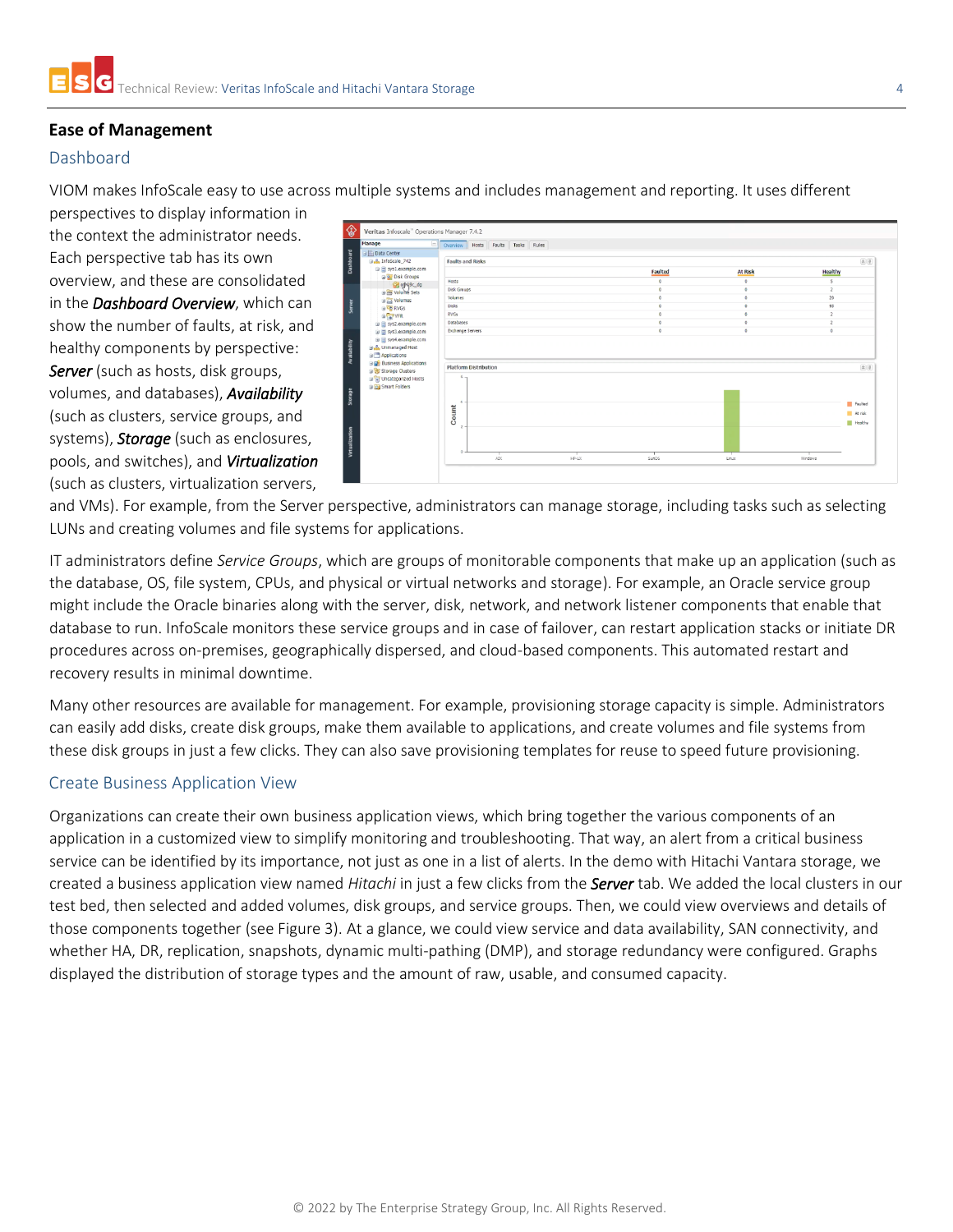#### **Figure 3. Business Application View**



*Source: Enterprise Strategy Group*

Additional details regarding clusters, service groups, resources, databases, initiators, and storage connectivity were available by clicking on individual tabs. The SAN Connectivity tab also displayed a graph of read/write latency by host.

This view makes it easy to understand the status of critical applications and to maintain uptime, providing information that is difficult to get otherwise. InfoScale agents monitor the underlying resources and report on their availability and health. If an alert shows that a service group is offline, affecting the application, an administrator can immediately view the resources comprising that service group and act as needed. Similarly, if an Oracle database supports multiple applications, administrators can create a business application view for each. While most storage arrays are supported, the close relationship between Veritas and Hitachi results in APIs that provide extensive detail for storage such as VSP.

#### Fast Failover

InfoScale includes automatic cluster failover. We initiated a failover of service groups between Node 1 and Node 2 in the Hitachi Vantara storage demo, which would happen automatically in the event of a failure. All services were back up and running on the failover node in seconds. InfoScale can also update DNS records, a common issue during global failover. InfoScale automates all the tasks needed to get back up and operational, saving time and speeding productivity. For example, instead of DBAs handling the database tasks, storage admins handling storage, and network admins handling network tasks, InfoScale can take care of all of it.

#### Replication and Disaster Recovery

InfoScale makes it easy to do replication and DR between on-premises, hybrid, and

multi-cloud resources. For example, an organization may have applications and services in the cloud but the database on

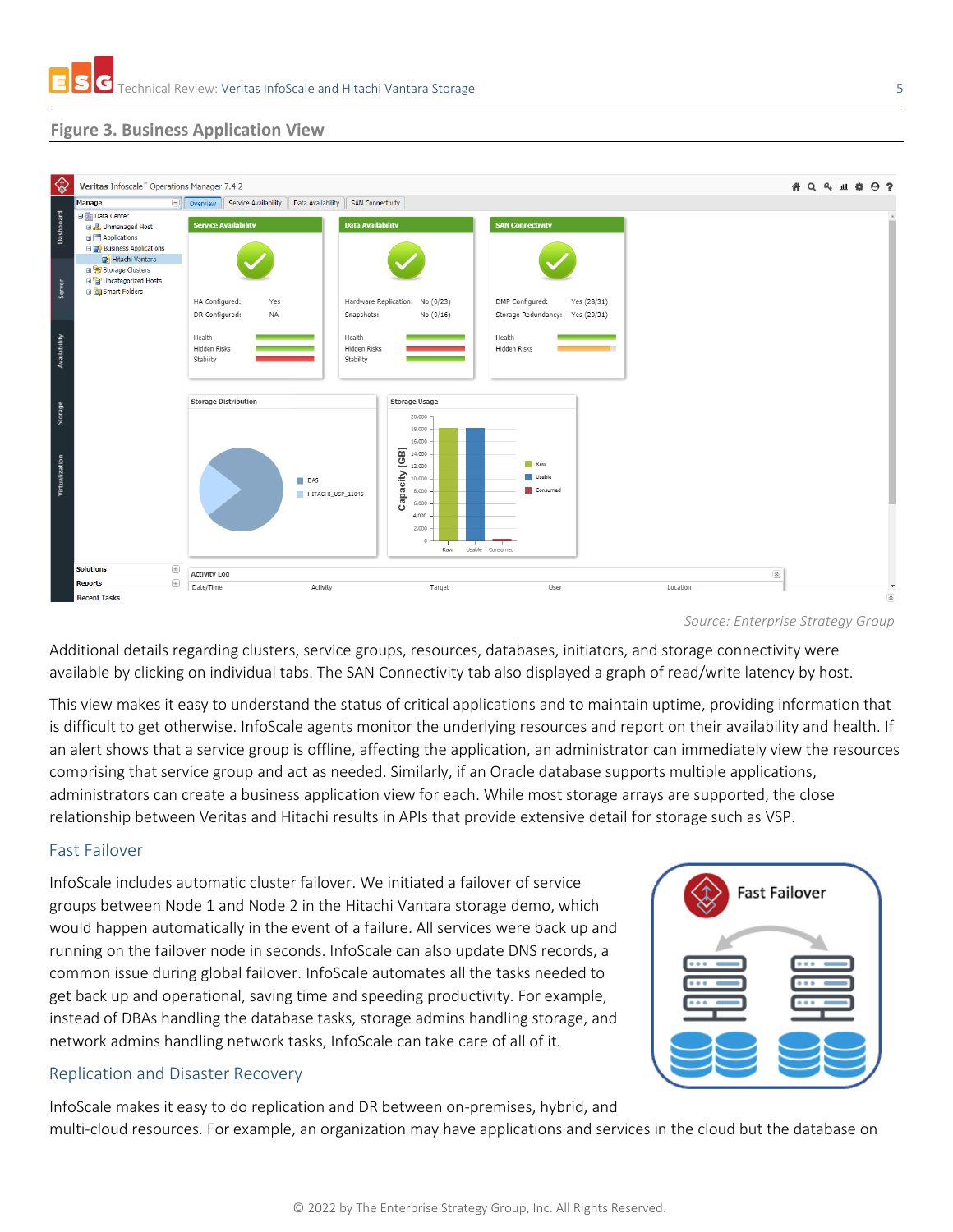

premises. InfoScale can replicate and migrate data as needed between these environments using volume replication or Hitachi hardware replication.

Administrators can create InfoScale replicated volume groups (RVGs) with storage resource logs (SRLs) where changes are logged before data is moved. The ability to track those changes enables InfoScale to maintain write order fidelity: writes are committed at any remote sites as they are committed on the primary site. As a result, structured applications like databases can be back online fast, with no lengthy log replay.

These features enable fast recovery, fully controlled by InfoScale, which manages the SRLs, service and application uptime, any log replay that is

required, and DNS updates. Administrators don't need to handle any of this, including the final step of reversing replication to ensure ongoing data protection.

#### Data and Application Migration

Data migration is extremely simple. For example, to move data from other storage to Hitachi Vantara requires simple host mirroring to the Hitachi VSP array, in real time or on a schedule. Administrators choose the number of paths and how to handle the original volumes after the move, mirror the data, and then break the mirror.

With a few clicks, administrators can create Application Migration Plans to easily move between systems, including for version upgrades and updated network settings. This vastly simplifies the challenges of moving applications into fresh builds and can save weeks or months of manual effort.

#### Fire Drill Recoverability Testing



InfoScale's Fire Drill feature brings up a shadow copy of a service group using Hitachi or other snapshots, so administrators can test and validate how prepared they are for recovery. Fire Drill brings up everything required for the service to be online, changing the names slightly to avoid naming conflicts. ESG selected an Oracle service group on the primary cloud cluster, right clicked, and selected *Fire Drill/Run DR Fire Drill* (a local HA Fire Drill was another option). This brought up the database on Sys3 (the remote resource previously configured using the Fire Drill Wizard), where we could non-disruptively validate the ability to recover. At this point, the InfoScale volume replicator took a snapshot of the database, mounted the snapshot, and brought up a clone of the Oracle services, listener, and anything else required for Oracle to run. We logged into Sys3 and validated that the Oracle snapshot was ready to go (Figure 4). Fire Drill can also be configured to go offline automatically after testing.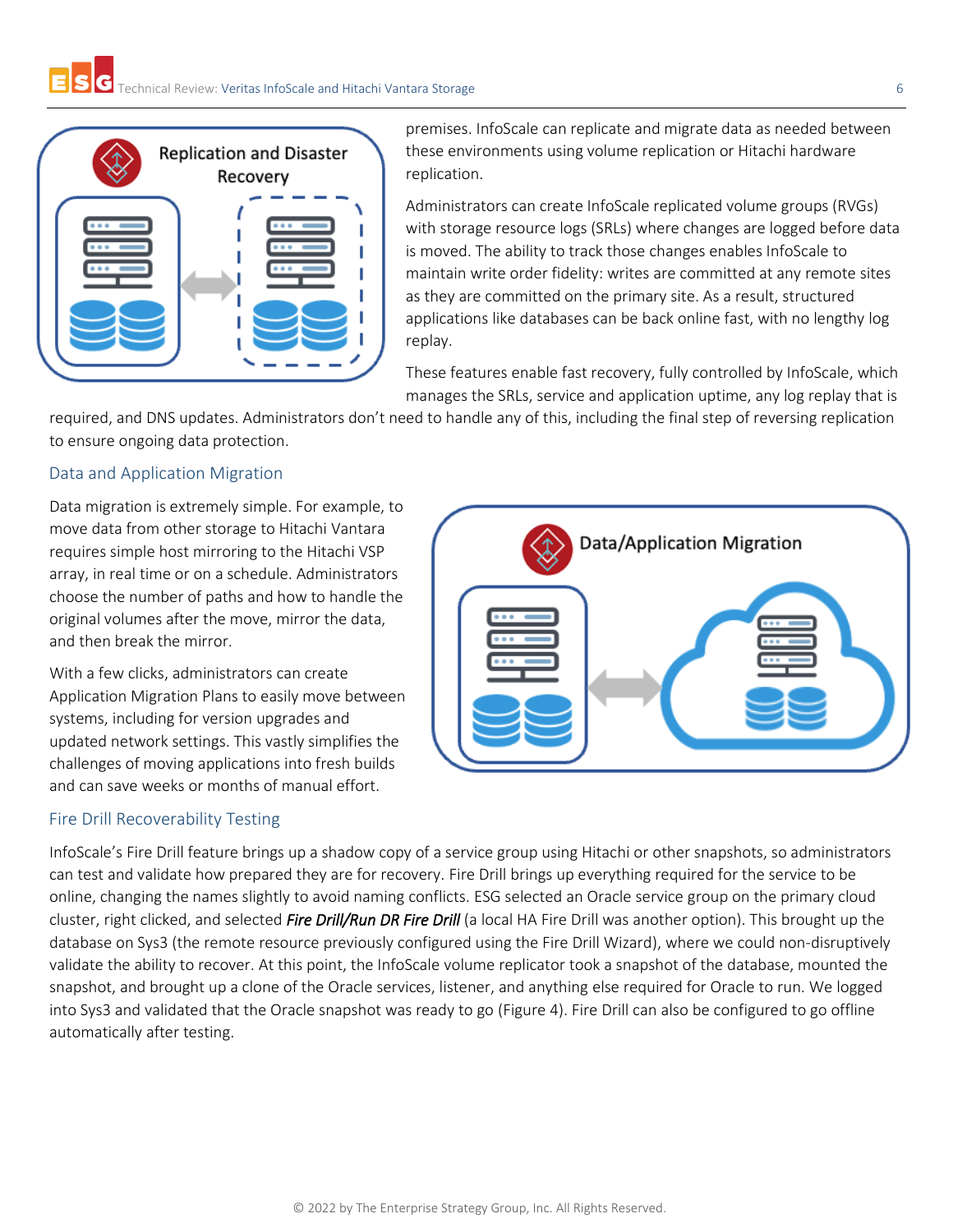#### **Figure 4. Fire Drill Recoverability Testing**



#### *Source: Enterprise Strategy Group*

With InfoScale, administrators can also create Recovery Plans with just a few clicks to group together disparate service groups and resources. For example, a Manage Dashboard Solutions large database might span 10 systems, each with web service groups controlling the applications. With a recovery plan, administrators can ensure that all the systems and resources stop and start at once and can use the Fire Drill capability to test across the entire stack.



|                             | Register Policy Signatures - Select Signatures |                                                                                                                                                          |                         |                     |                            | $\times$   |
|-----------------------------|------------------------------------------------|----------------------------------------------------------------------------------------------------------------------------------------------------------|-------------------------|---------------------|----------------------------|------------|
| <b>Available Signatures</b> |                                                |                                                                                                                                                          |                         | Selected Signatures |                            |            |
| Search                      |                                                |                                                                                                                                                          | $\overline{\mathbf{x}}$ |                     | Name                       |            |
|                             | Name                                           | Description                                                                                                                                              |                         | 叵                   | Disk Connectivity          |            |
|                             |                                                | LUN.                                                                                                                                                     |                         |                     | I/O Fencing<br>System Name |            |
|                             | Spread Volumes                                 | Check to see if any volume is spread<br>across 3 or more enclosures without<br>being mirrored.                                                           |                         |                     |                            |            |
|                             | Stripe Volume Config                           | Check the number of columns in<br><b>Striped Volumes</b>                                                                                                 |                         |                     |                            |            |
| $\overline{\mathbf{v}}$     | System Name                                    | Check that the system name in<br>/etc/vx/volboot is the same as was<br>assigned to the system when it was<br>hooted.                                     |                         |                     |                            |            |
| IV)                         | <b>Disk Connectivity</b>                       | Check to see if local Disk Groups in<br>VCS Clusters are visible to all nodes.                                                                           |                         |                     |                            |            |
| Ϊÿ                          | I/O Fencing                                    | Check to see if IO Fencing is<br>enabled on CVM/CFS clusters                                                                                             |                         |                     |                            |            |
|                             | <b>VBS Availability</b><br>Configuration       | Checks the configured VBS for the<br>following: VBS package install<br>status, Fault Management enabled<br>and presence of Service Groups in<br>the VRS. |                         |                     |                            |            |
|                             | VxFS Defragmentation                           | Check to see if any VxFS file<br>systems require defragmentation                                                                                         |                         |                     |                            |            |
|                             | VxFS Intent Log Size                           | Check to compare VxFS file system<br>size against the size of the intent log.                                                                            |                         |                     | Remove Selected            | Remove All |

#### Risk Signatures

The InfoScale availability solution is not only reactive, designed to get applications back online automatically when a failure occurs, but also proactive. Administrators can run risk signatures to see how ready they are for recovery, selecting from a list of prepopulated and/or customized signatures. In the example at left, we selected several storage-related signatures: System Name (was the name when booted the same as assigned?); Disk Connectivity (are local disk groups in clusters visible to all nodes?); and I/O Fencing (is I/O fencing enabled on clusters?). By running these, administrators can identify common issues and be alerted to act before problems arise.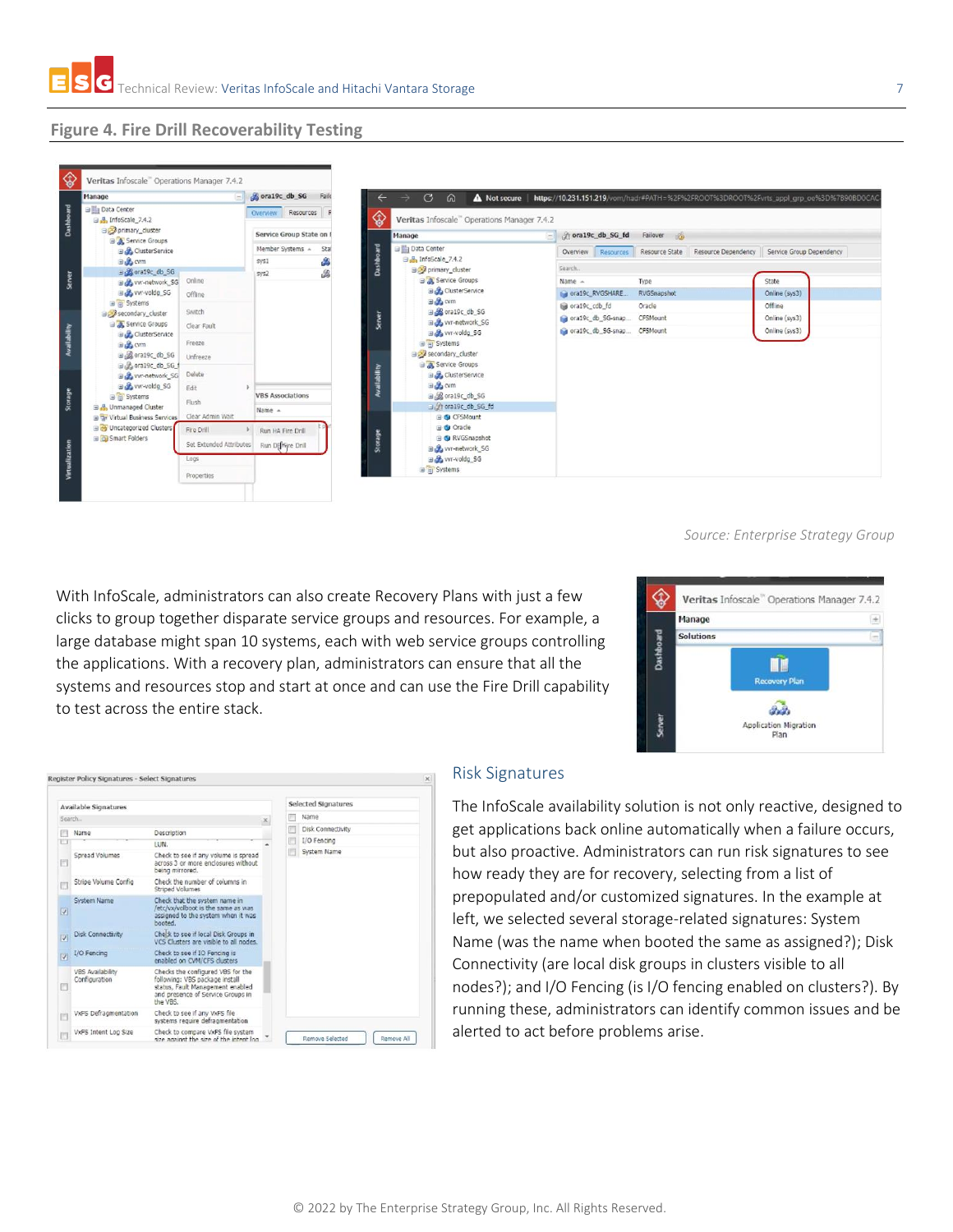## **Why This Matters**

Maintaining data and application availability is essential for on-premises, multi-cloud, and hybrid deployments. Hidden challenges can wreak havoc, such as downtime for a database that supports numerous critical production applications. Similarly, while cloud infrastructure is generally reliable and available, there is no guarantee that your cloud-based application or service is.

ESG validated how easy it is to ensure high application availability using Veritas InfoScale. Using a single screen, administrators can monitor and manage applications and the infrastructure components that support them across distributed on-premises and cloud deployments. It is easy to execute failover, replication, disaster recovery, and migration tasks, and to customize visibility and management by application stack. In addition, we validated the ease of implementing InfoScale Fire Drill recoverability testing.